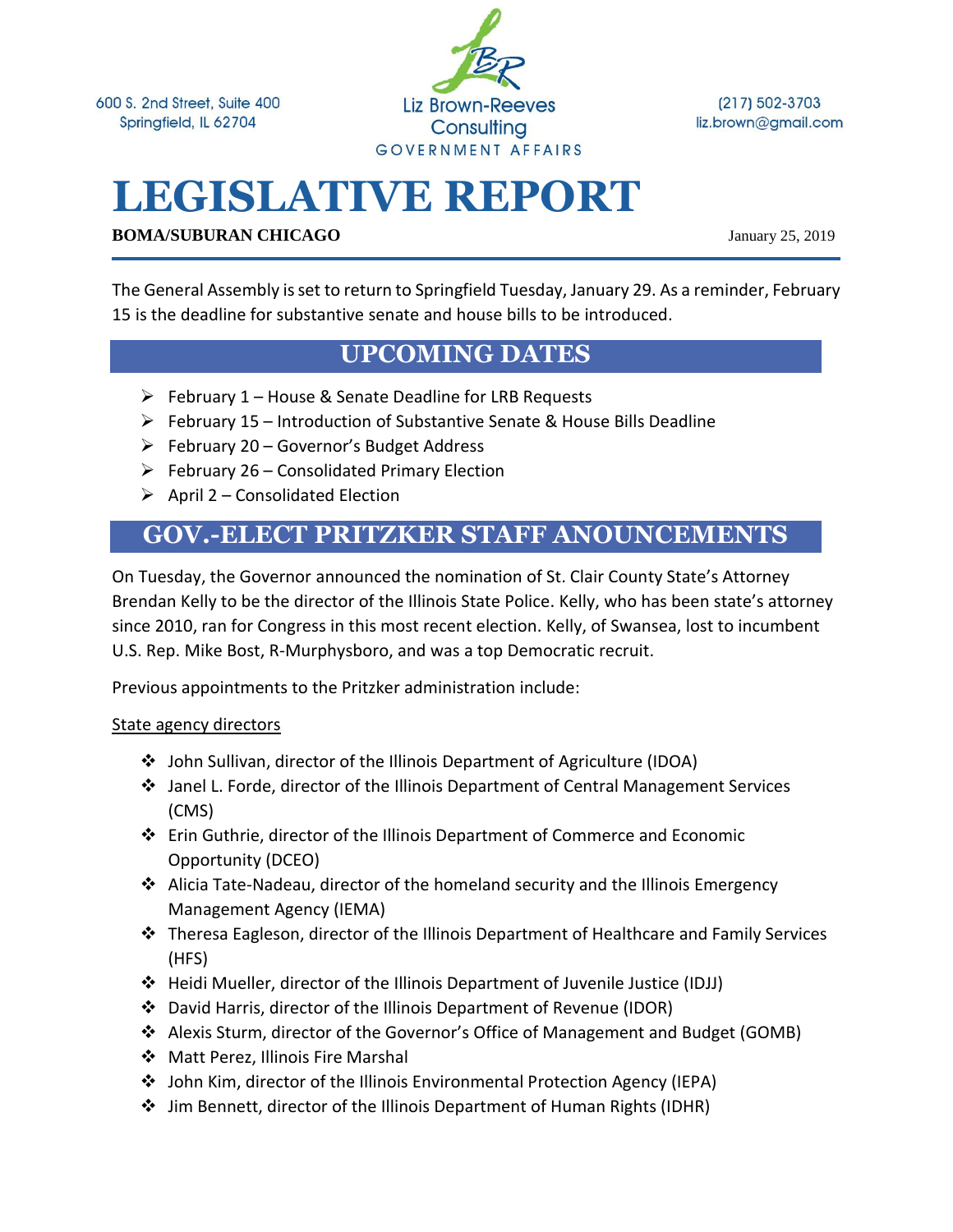❖ Michael Kleinik, director of the Illinois Department of Labor (IDOL)

#### Office of the Governor

- ❖ Anne Caprara, chief of staff
- ❖ Dan Hynes, deputy governor
- ❖ Christian Mitchell, deputy governor
- ❖ Jesse Ruiz, deputy governor
- ❖ Sol Flores, deputy governor
- ❖ Nikki Budzinski, senior adviser
- ❖ Ann Spillane, general counsel
- ❖ Emily Bittner, deputy chief of staff for communications
- ❖ Jordan Abudayyeh, press secretary
- ❖ Sean Rapelyea, deputy chief of staff for external affairs
- ❖ Tiffany Newbern-Johnson, deputy chief of staff for legislative affairs

#### **HOUSE LEADERSHIP & COMMITTEES**

House Speaker Michael Madigan finalized his leadership team and committee structure. There will be 35 standing committees and 3 special committees for the 101st General Assembly.

Twenty-three committees from the 100th General Assembly were either eliminated or merged. A complete list of Speaker Madigan's leadership team, committee structure and committee chairmanship.

| Leadership:                      |                       |
|----------------------------------|-----------------------|
|                                  |                       |
| Speaker                          | Michael J. Madigan    |
| Majority Leader                  | <b>Gregory Harris</b> |
| Deputy Majority Leader           | Jehan Gordon-Booth    |
| Deputy Majority Leader           | <b>Arthur Turner</b>  |
| <b>Assistant Majority Leader</b> | Kelly M. Burke        |
| <b>Assistant Majority Leader</b> | Linda Chapa LaVia     |
| <b>Assistant Majority Leader</b> | Fred Crespo           |
| Assistant Majority Leader        | <b>William Davis</b>  |
| Assistant Majoriy Leader         | Jay Hoffman           |
| Assistant Majority Leader        | Natalie A. Manley     |
| Majority Conference Chairperson  | Kathleen Willis       |

#### 101st GA Leadership and Committees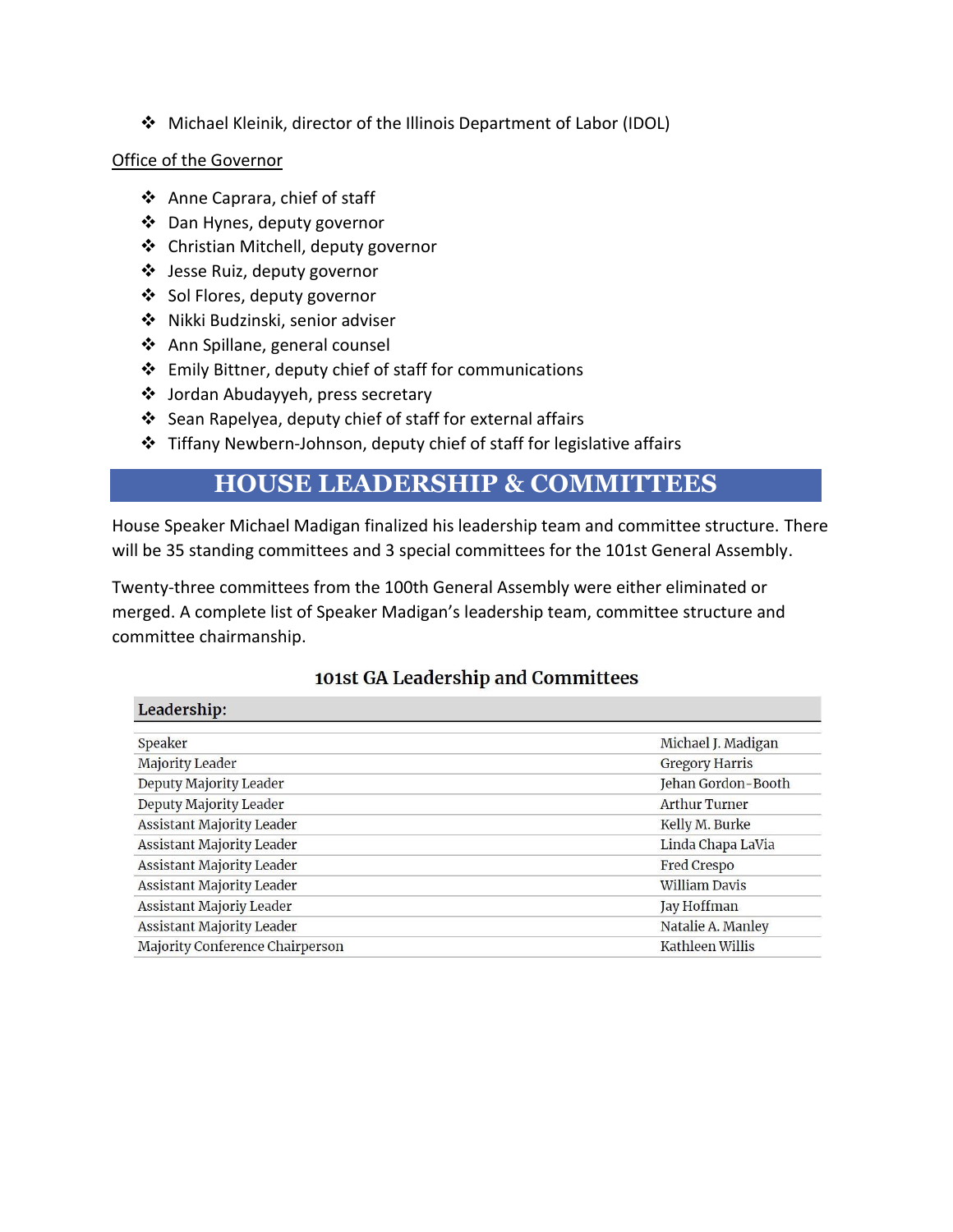| <b>Committee Chairs:</b> |  |  |  |  |
|--------------------------|--|--|--|--|
|--------------------------|--|--|--|--|

| <b>Standing Committees:</b>                                                   | Chair:                    |
|-------------------------------------------------------------------------------|---------------------------|
| Adoption & Child Welfare                                                      | Sara Feigenholtz          |
| Agriculture & Conservation                                                    | Jerry Costello, II        |
| Appropriations-Elementary & Secondary Education                               | Rita Mayfield             |
| Appropriations-General Services                                               | Robert Rita               |
| Appropriations-Higher Education                                               | La Shawn K. Ford          |
| Appropriations-Human Services                                                 | Robyn Gabel               |
| Appropriations-Public Safety                                                  | Kelly M. Cassidy          |
| Appropriations-Capital                                                        | Luis Arroyo               |
| Child Care Accessibility & Early Childhood Education                          | Melissa Conyears-Ervin    |
| <b>Cities &amp; Villages</b>                                                  | Anthony DeLuca            |
| <b>Consumer Protection</b>                                                    | Elizabeth Hernandez       |
| <b>Counties &amp; Townships</b>                                               | Sam Yingling              |
| Cybersecurity, Data Analytics & IT                                            | Jaime M. Andrade, Jr.     |
| Economic Opportunity & Equity                                                 | Sonya M. Harper           |
| Elementary & Secondary Education: School Curriculum & Policies                | Michelle Mussman          |
| Elementary & Secondary Education: Administration, Licensing & Charter Schools | Sue Scherer               |
| <b>Energy &amp; Environment</b>                                               | Ann M. Williams           |
| Executive                                                                     | Emanuel Chris Welch       |
| <b>Financial Institutions</b>                                                 | Camille Y. Lilly          |
| Health Care Availability & Accessability                                      | Mary E. Flowers           |
| <b>Health Care Licenses</b>                                                   | Anna Moeller              |
| <b>Higher Education</b>                                                       | Carol Ammons              |
| <b>Human Services</b>                                                         | <b>Frances Ann Hurley</b> |
| Insurance                                                                     | Thaddeus Jones            |
| Judiciary: Civil                                                              | Andre Thapedi             |
| Judiciary: Criminal                                                           | Justin Slaughter          |
| Labor & Commerce                                                              | Marcus C. Evans, Jr.      |
| Mental Health                                                                 | Deb Conroy                |
| Personnel & Pensions                                                          | <b>Robert Martwick</b>    |
| Prescription Drug Affordability & Accessibility                               | Will Guzzardi             |
| <b>Public Utilities</b>                                                       | Lawrence Walsh, Jr.       |
| Revenue & Finance                                                             | Michael J. Zalewski       |
| <b>State Government Administration</b>                                        | Stephanie A. Kifowit      |
| Transportation: Regulation, Roads & Bridges                                   | Martin J. Moylan          |
| Transportation: Vehicles & Safety                                             | John C. D'Amico           |
| <b>Special Committees:</b>                                                    | Chair:                    |
| International Trade & Commerce                                                | Andre Thapedi             |
| Museums, Arts & Cultural Enhancements                                         | Camille Y. Lilly          |
| <b>Veterans Affairs</b>                                                       | Stephanie A. Kifowit      |

# **PRITZKER SIGNS EO COMMITTING ILLINOIS TO PARIS CLIMATE AGREEMENT**

#### [Chicago Tribune](https://www.chicagotribune.com/news/ct-met-jb-pritzker-illinois-climate-change-20190123-story.html)

Illinois Gov. J.B. Pritzker signed an executive order Wednesday to join the United States Climate Alliance, aligning himself with 17 other governors who have committed their states to reduce carbon emissions consistent with the Paris Agreement after President Donald Trump vowed to withdraw the United States from the pact.

Executive Order 2019-06 also directs the Illinois Environmental Protection Agency to monitor the Trump Administration's environmental proposals and identify opportunities to protect Illinoisans from environmental harm. The executive order takes effect immediately.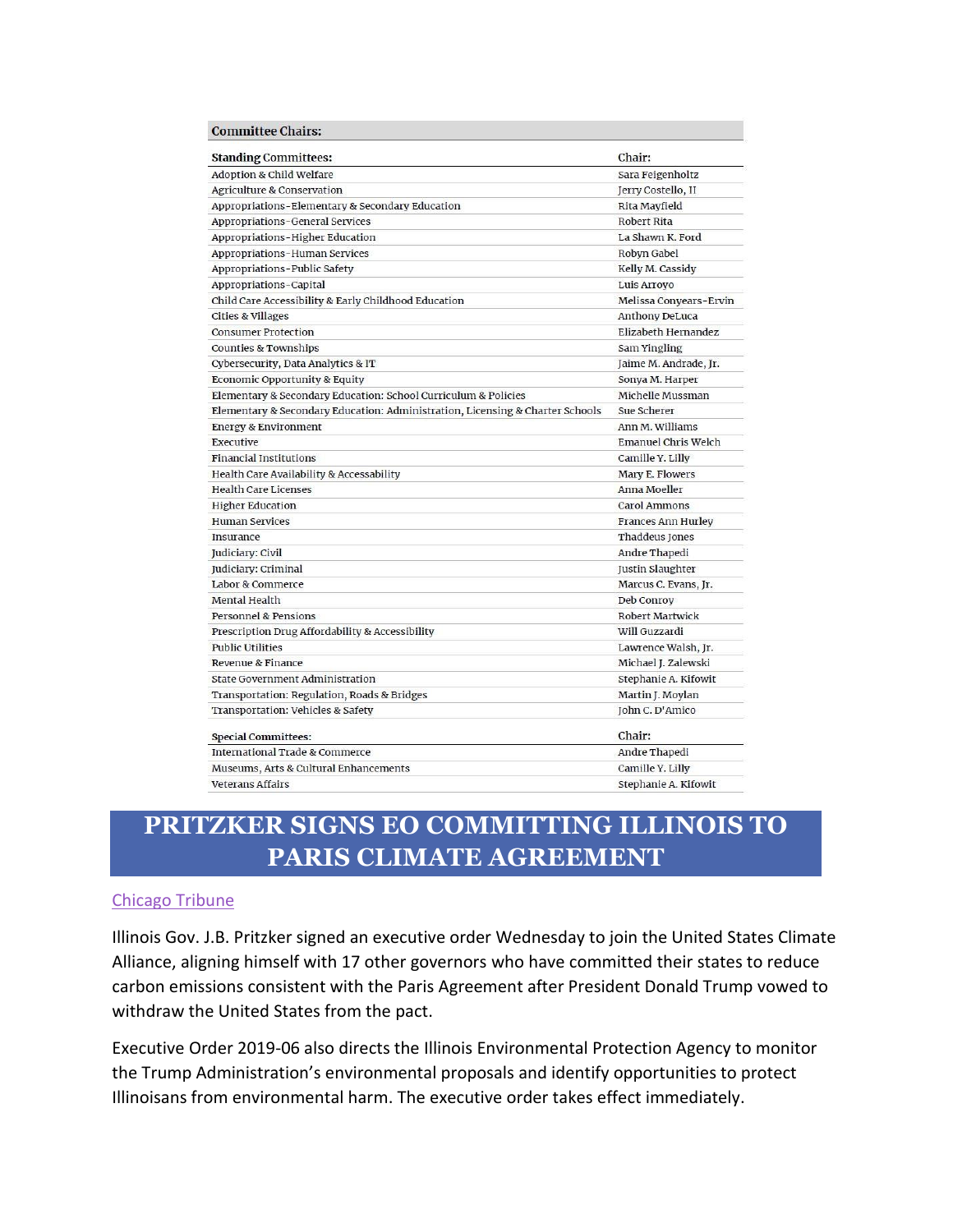By joining the coalition, Pritzker has pledged Illinois will reduce its greenhouse gas emissions by 26 to 28 percent by 2025 compared to 2005 levels. Pritzker said Illinois is on track to get 25 percent of its power from renewable sources, referring to a requirement by the Future Energy Jobs Act, the bill that resulted in a boom in solar energy across the state.

As of 2016, Illinois has already reduced its carbon footprint by more than 16 percent, according to state emissions data from the U.S. Energy Information Administration.

A number of states, counties and local governments have made lofty promises to get 100 percent of their energy from renewable or "clean" sources in the coming decades. In December, Evanston set a goal to achieve 100 percent renewable electricity for all properties by 2030.

On the campaign trail, Pritzker has said he wants to set Illinois on a path toward 100 percent "clean, renewable energy," an oath he reiterated Wednesday.

While renewable can only refer to energy collected from naturally replenished sources such as solar panels and wind turbines, "clean" energy has a looser definition. Some have considered natural gas a source of clean energy, given it produces 50 percent less carbon dioxide compared with coal.

Nuclear power has also been regarded as as a clean source of energy, given nuclear reactors do not directly emit carbon dioxide. Illinois is home to 11 nuclear reactors — the most of any state — that produce about 50 percent of the state's energy. However, whether this nuclear power is part of Pritzker's 100 percent clean energy portfolio remains unclear.

# **PRITZKER SIGNS PREVAILING WAGE LEGISLATION**

On January 15, Governor Pritzker acted on legislation that will change the way that prevailing wage is calculated, depending on the percentage of workers in various individual counties that are subject to a collective bargaining agreement.

Prior to the new law (SB 203 – Sen. Kimberly Lightford, D-Maywood/Rep. Will Davis, D-Homewood), prevailing wage took the average of the non-union and union wages to calculate an area's prevailing wage. Under the new law, if 30% or more of the workforce is subject to a collective bargaining agreement, then the union wage would become the area's prevailing wage.

The new law will go into effect on June 1, 2019.

# **INDEPENDENT POLL SHOWS PRECKWINKLE CONTINUING TO SLIP**

[David Binder Research](https://www.politico.com/f/?id=00000168-7ed8-da33-a37f-7efd31430001)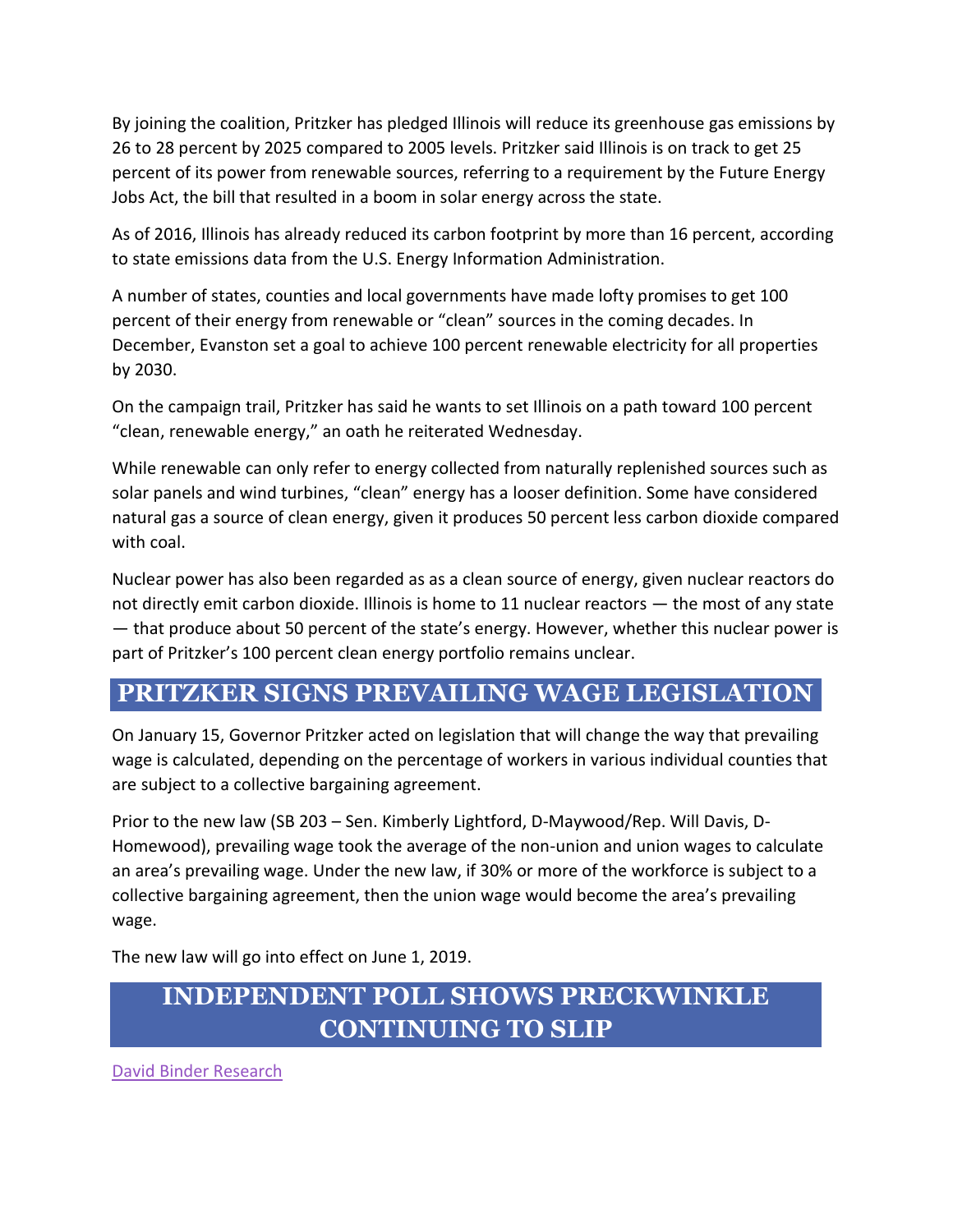A poll not affiliated with any mayoral campaigns shows Toni Preckwinkle in the lead but losing ground—especially among white women voters. The poll was initiated by INCS Action, an organization that represents charter schools nationwide and in Illinois. It commissioned David Binder Research to conduct the poll.

A survey of 500 likely voters from Dec. 12-16, showed 24 percent were inclined to vote for Preckwinkle at that time. The most recent survey conducted Jan. 19-21, showed that just 15 percent would vote for Preckwinkle. But the "most significant decline" in support for Preckwinkle came among white women, among whom 32 percent supported Preckwinkle in December. In the January survey, 13 percent supported her, representing a 19-point drop in support. According to the poll memo, Susana Mendoza and Bill Daley continue to run in second and third, with minimal change in their vote share since December. They're both at 9 percent.

| If the election for Mayor of Chicago were held today, for whom would you vote? |                    |                   |  |  |
|--------------------------------------------------------------------------------|--------------------|-------------------|--|--|
|                                                                                | <b>December 16</b> | <b>January 21</b> |  |  |
| <b>Toni Preckwinkle</b>                                                        | 24                 | 15                |  |  |
| <b>Susana Mendoza</b>                                                          | 11                 | 9                 |  |  |
| <b>Bill Daley</b>                                                              | 10                 | 9                 |  |  |
| <b>Willie Wilson</b>                                                           | 6                  | 6                 |  |  |
| <b>Amara Enyia</b>                                                             | 6                  | 5                 |  |  |
| <b>Lori Lightfoot</b>                                                          | 5                  | 5                 |  |  |
| <b>Gery Chico</b>                                                              |                    | 4                 |  |  |
| <b>Paul Vallas</b>                                                             |                    | 4                 |  |  |
| <b>Garry McCarthy</b>                                                          | 6                  | 4                 |  |  |
| <b>Other Candidate</b>                                                         | 5                  | 5                 |  |  |
| <b>Undecided/Abstain</b>                                                       | 19                 | 34                |  |  |

#### **BILL REPORT**

# **HB20 MIN WAGE-\$15 PER HOUR** *(FLOWERS M)*

Amends the Minimum Wage Law. Increases the minimum wage to \$15 per hour on October 1, 2019. Effective immediately.

# **RECENT STATUS**

1/9/2019 - Referred to House Rules 1/9/2019 - FIRST READING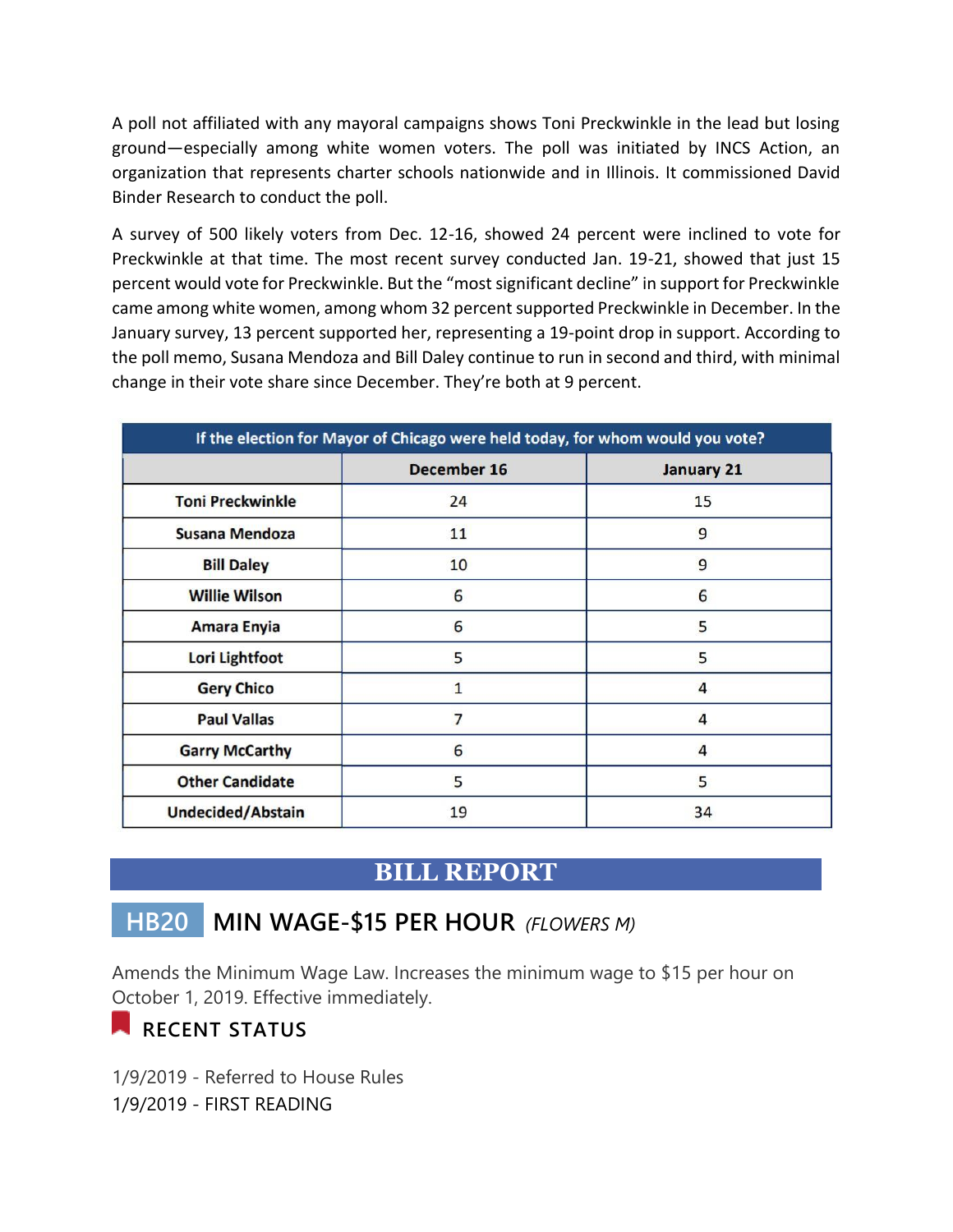#### 11/30/2018 - Prefiled with Clerk by Mary E. Flowers

# **HB28 HOUSING-WAIVER-UNPAID TAXES** *(THAPEDI A)*

Amends the Abandoned Housing Rehabilitation Act. Permits any organization exempt from taxation under Section 501(c)(3) of the Internal Revenue Code that files a petition for temporary possession of property to also request a court order waiving or extinguishing any county property tax lien or unpaid property taxes existing on the property if the property has been vacant for at least 3 years. Requires the petitioner to provide notice of any order waiving or extinguishing the tax lien or unpaid property taxes to the office of the county collector or county treasurer of the county in which the property is located. Requires any petition to waive or extinguish a tax lien or unpaid property taxes to be filed by the petitioner within 90 days of commencing the action, unless such time is extended by the court for good cause. Provides that a hearing on the organization's petition need not occur immediately, but must be held prior to the closure of the case and that the order waiving or extinguishing the tax lien or unpaid property taxes shall only exist for the benefit of the organization that files a petition, and shall not inure to, pass to, or benefit any other party in interest of the property.

# **RECENT STATUS**

1/9/2019 - Referred to House Rules 1/9/2019 - FIRST READING 11/30/2018 - Prefiled with Clerk by André M. Thapedi

# **HB29 CONDO/CICA ACT-HOME RULE LIMIT** *(THAPEDI A)*

Amends the Common Interest Community Association Act. Limits the concurrent exercise by units of local government of powers and functions exercised by the State with respect to amendments to the community instruments and accounting practices. Amends the Condominium Property Act. Limits the concurrent exercise by units of local government of powers and functions exercised by the State with respect to an association's: budgeting practices; sale of property; notice requirements; contracts with board members; voting procedures; property improvement procedures; accounting practices; collection and sharing of records; amendment to the condominium instruments; and subdivision or combination of units. Effective immediately.

# **RECENT STATUS**

1/9/2019 - Referred to House Rules 1/9/2019 - FIRST READING 11/30/2018 - Prefiled with Clerk by André M. Thapedi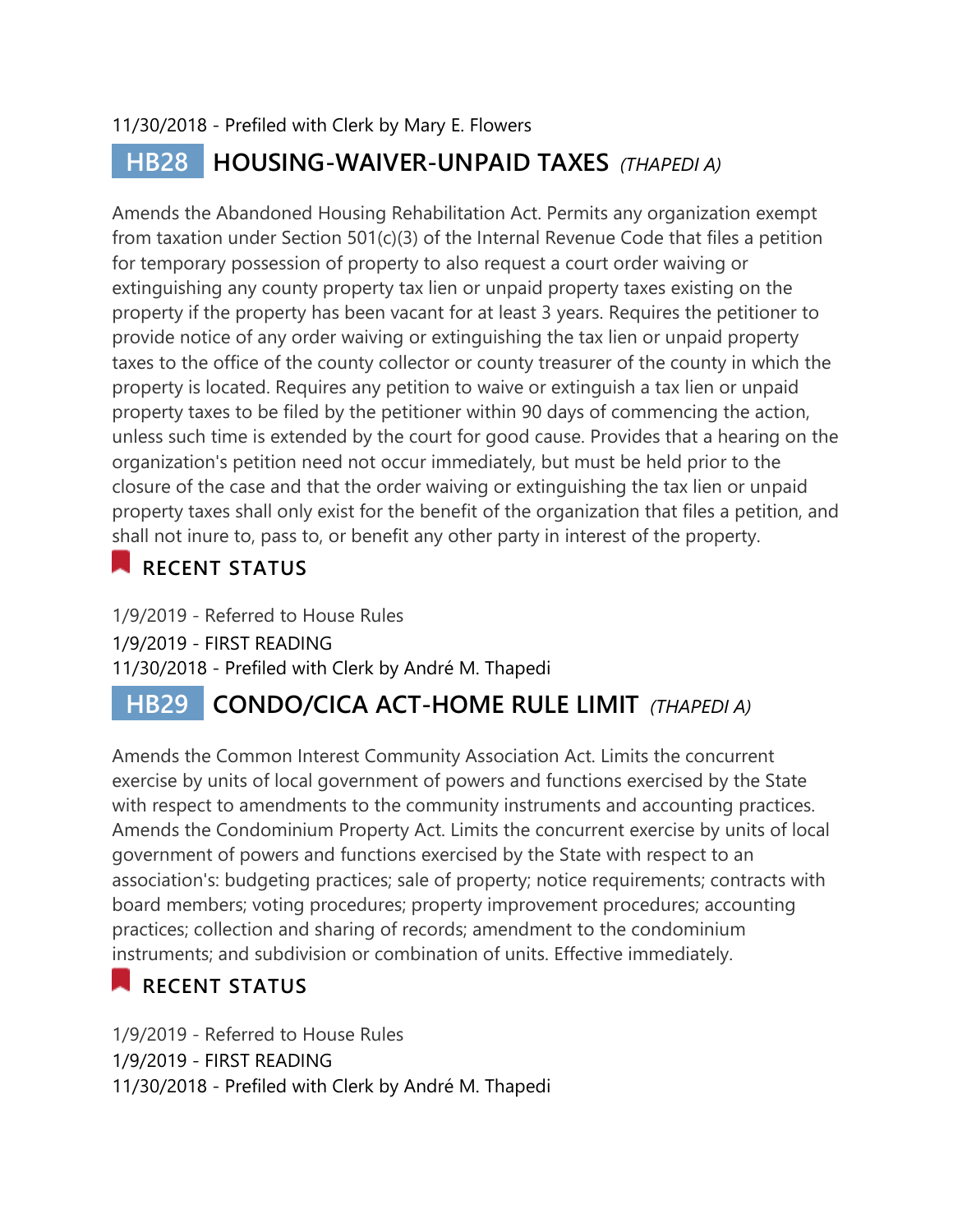# **HB43 PROP TX-SOUTHLAND PROPERTY** *(DELUCA A)*

Amends the Property Tax Code. Provides that certain property located in Bloom, Bremen, Calumet, Rich, Thornton, or Worth Township may be certified by the South Suburban Land Bank and Development Authority as a southland reactivation site. Provides that southland reactivation property shall be valued at 33 1/3% of the fair cash value of the land, without regard to buildings, structures, improvements, and other permanent fixtures located on the property. Provides that, for the first 3 tax years after the property is certified as southland reactivation property, the aggregate tax liability for the property shall be no greater than \$75,000. Provides that, beginning with the fourth tax year after the property is certified as southland reactivation property and continuing through the twelfth tax year after the property is certified as southland reactivation property, the property's tax liability for each taxing district in which the property is located shall be increased over the tax liability for the preceding year by the percentage increase, if any, in the total equalized assessed value of all property in the taxing district.

# **RECENT STATUS**

1/9/2019 - Referred to House Rules 1/9/2019 - FIRST READING 11/30/2018 - Prefiled with Clerk by Anthony DeLuca

# **HB189 ABANDONED REAL PROPERTY-TITLE** *(FORD L)*

Creates the Blight Mitigation Act. Provides that a property owner that lives within onefourth of a mile of and on the same street as residential real property that has been abandoned may, after the property has been continuously abandoned for 12 months, petition the court for title to the land. Provides that the court shall order that title to the real property be transferred to the petitioner if the petitioner presents clear and convincing evidence that: (1) the property is abandoned; (2) the owner of the property has been made a party to the action in accordance with the Code of Civil Procedure and court rules; and (3) the property is not: listed for sale on a multiple listing service; being maintained in receivership status; or under contract for sale.

# **RECENT STATUS**

1/9/2019 - Referred to House Rules 1/9/2019 - FIRST READING 12/18/2018 - Prefiled with Clerk by La Shawn K. Ford

 **HB215 \$IHDA-REHAB ABANDONED HOUSING** *(FORD L)*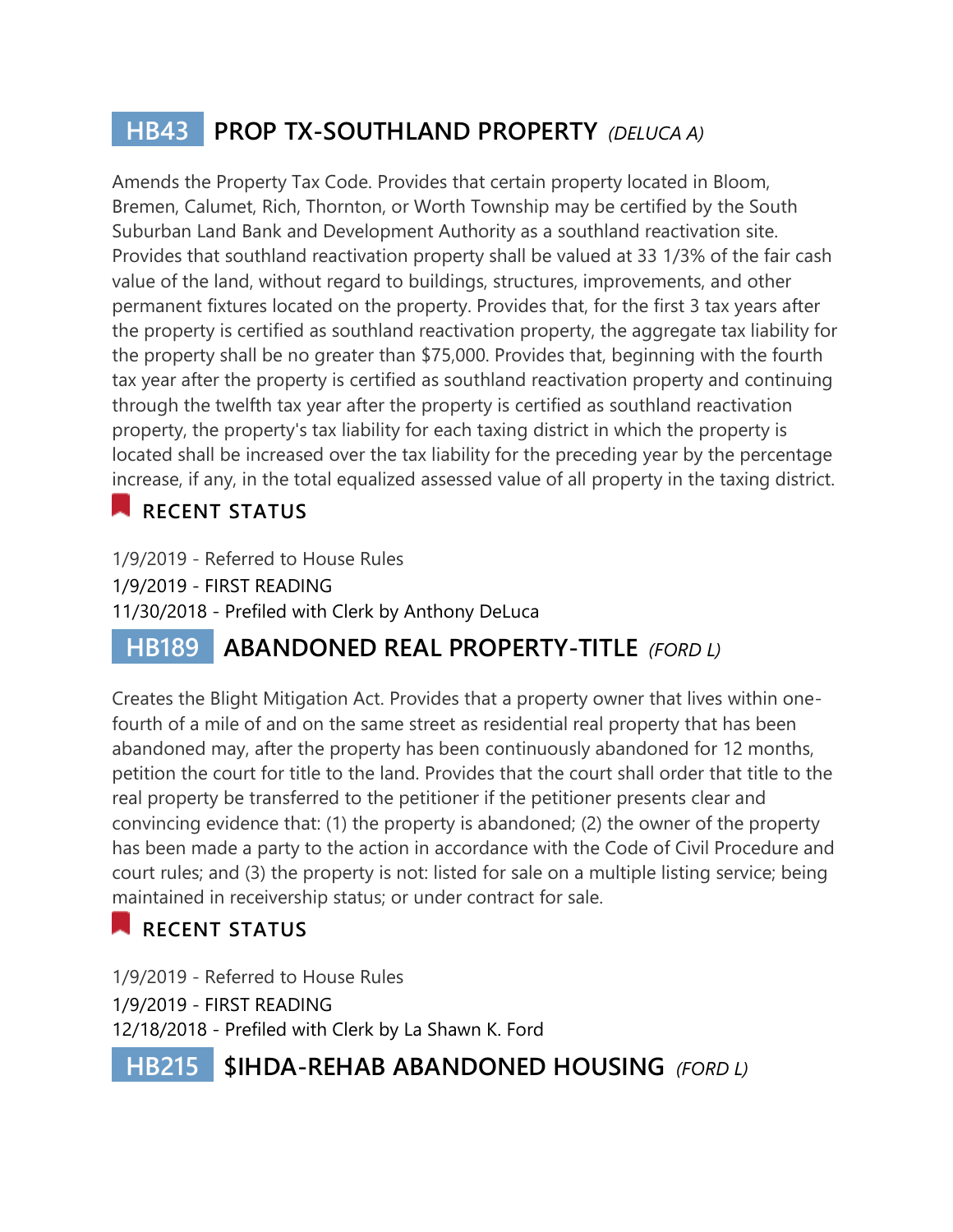Appropriates \$250,000,000 from the General Revenue Fund to the Illinois Housing Development Authority for grants to municipalities with a population over 1,000,000 for the rehabilitation of vacant and abandoned residential housing. Provides that funds may also be used for the acquisition of property and construction related to vacant and abandoned residential housing. Effective July 1, 2019.

# **RECENT STATUS**

1/9/2019 - Referred to House Rules 1/9/2019 - FIRST READING 12/26/2018 - Prefiled with Clerk by La Shawn K. Ford

# **HB255 RENT CONTROL PREEMPTION ACT** *(GUZZARDI W)*

Repeals the Rent Control Preemption Act.

### **RECENT STATUS**

1/9/2019 - Referred to House Rules 1/9/2019 - FIRST READING 1/9/2019 - Filed with the Clerk by Rep. Will Guzzardi

# **HB320 PROP TX-PTELL FREEZE** *(MCSWEENEY D)*

Amends the Property Tax Code. Provides that, beginning with the 2019 levy year, the Property Tax Extension Limitation Law applies to all taxing districts, including home rule units. Provides that, for the 2019 levy year, the limiting rate under the Property Tax Extension Limitation Law shall be calculated by reducing the district's 2016 aggregate extension by 5%. Provides that, for the 2020 levy year, the limiting rate under the Property Tax Extension Limitation Law shall be calculated by reducing the district's 2018 aggregate extension by 10%. Provides that, beginning with the 2021 levy year, the extension limitation is 0%. Preempts home rule. Amends the State Mandates Act to require implementation without reimbursement. Effective immediately.

# **RECENT STATUS**

1/23/2019 - Added Co-Sponsor Rep. Jonathan Carroll

1/10/2019 - Referred to Rules Committee

1/10/2019 - FIRST READING

# **SB7 CANNABIS-TECH** *(STEANS H)*

Creates the Cannabis Regulation and Taxation Act. Contains only a short title provision.